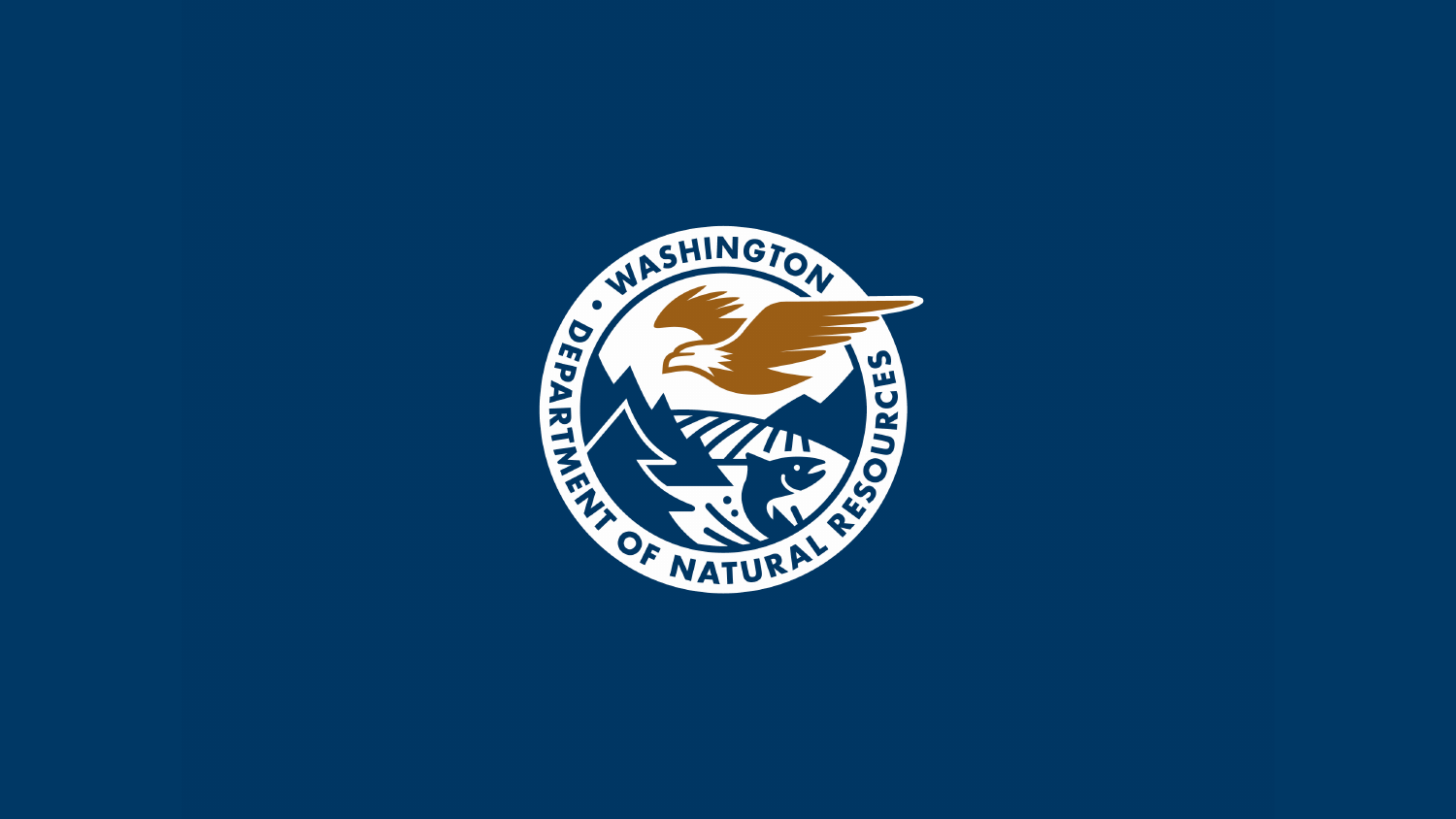### **WEBINAR FORMAT FOR TODAY**

#### **People are attending a variety of ways:**

- In person
- On the telephone these attendees are using the LISTEN ONLY option
- On computers and mobile devices these attendees had the opportunity to sign up to SPEAK during the public comment period

#### **For those making comments today:**

- If you registered to SPEAK, your name was put on a list
- You will be called on during the public comment period and your microphone will be unmuted at that time
- We ask that you keep your comments to two (2) minutes

#### **For all others, your microphone will be remain muted throughout the meeting**

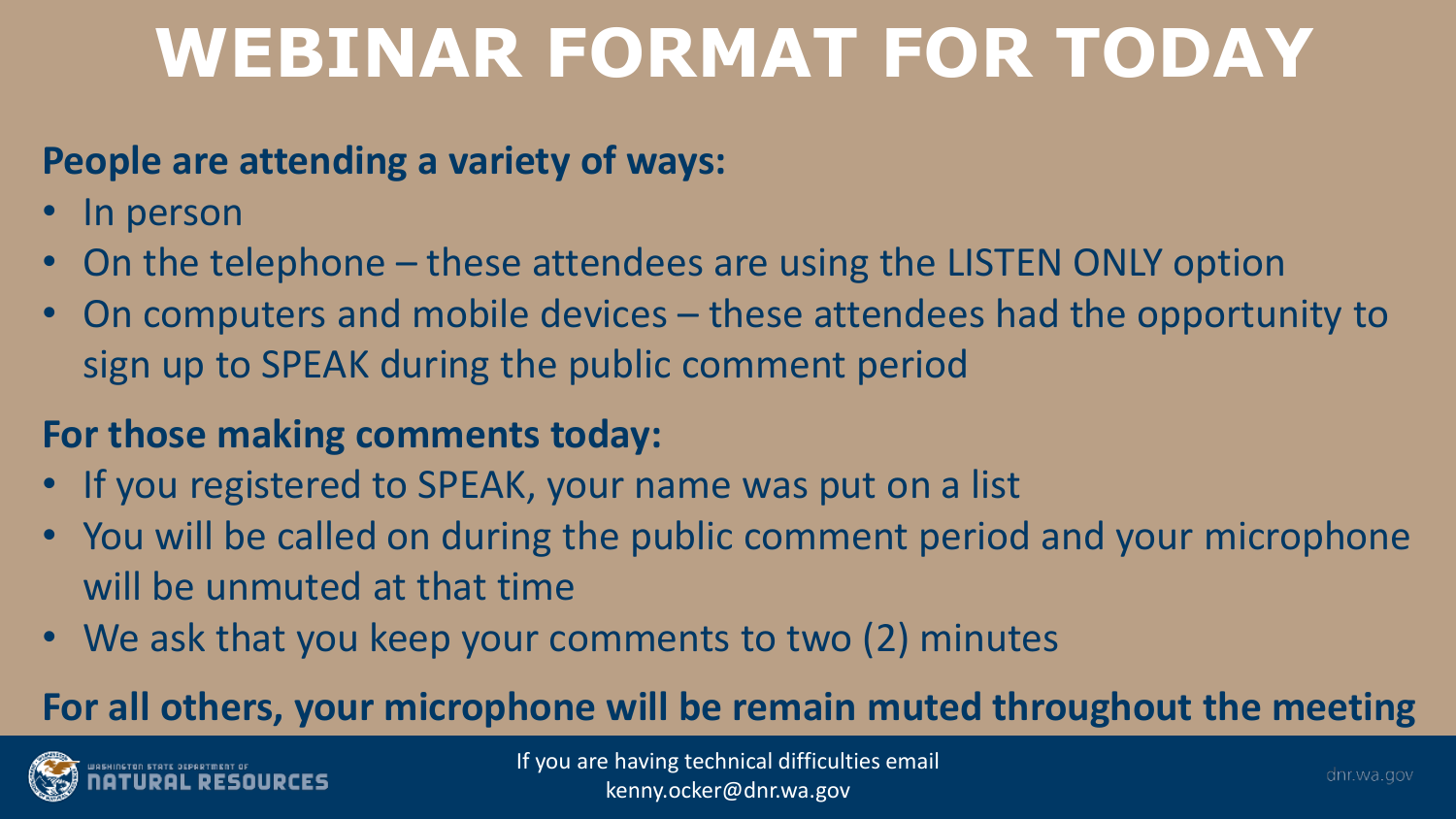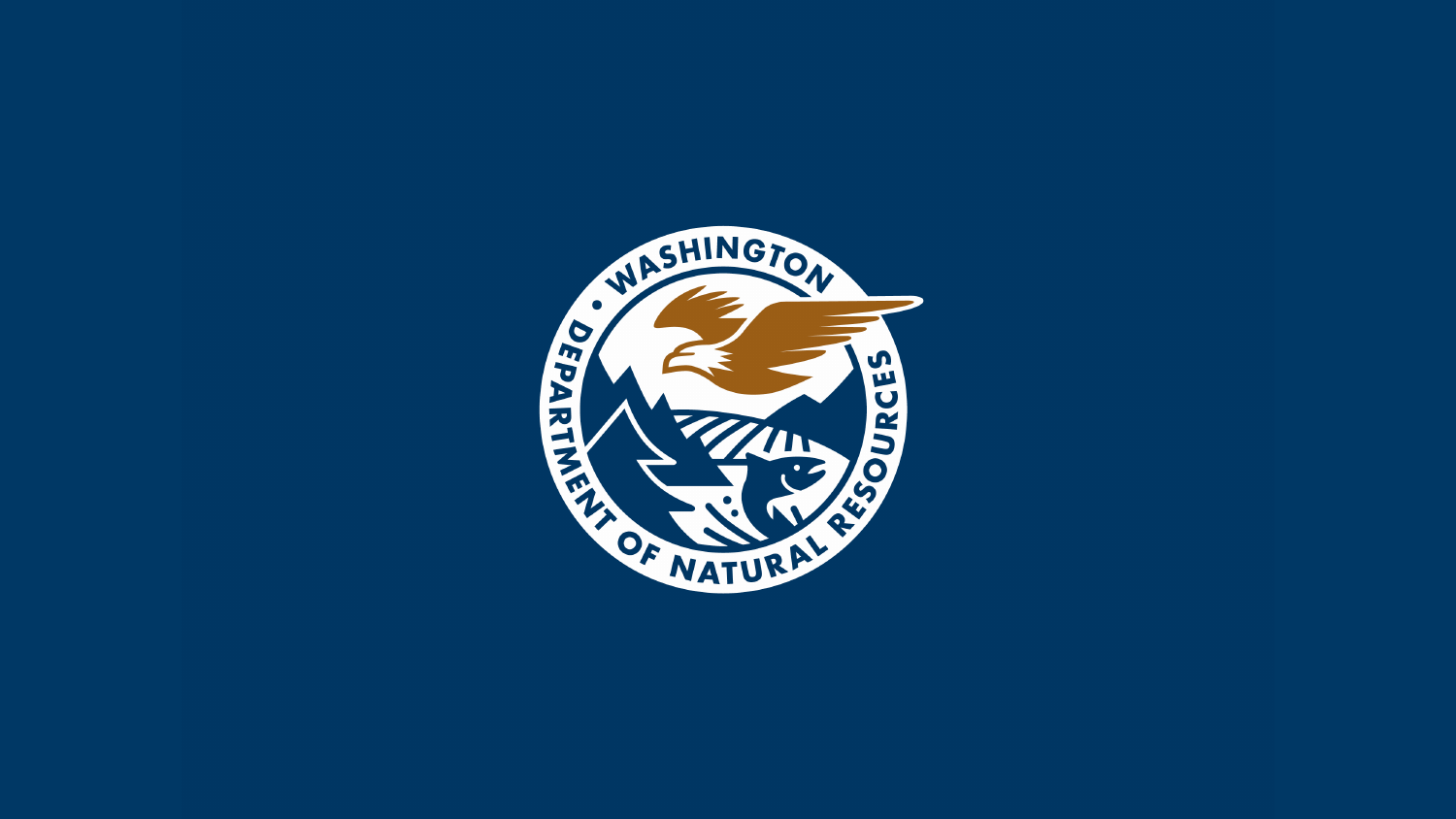## **Board of Natural Resources**

### Product Sales & Leasing Division

## Product Sales Program July 5, 2022

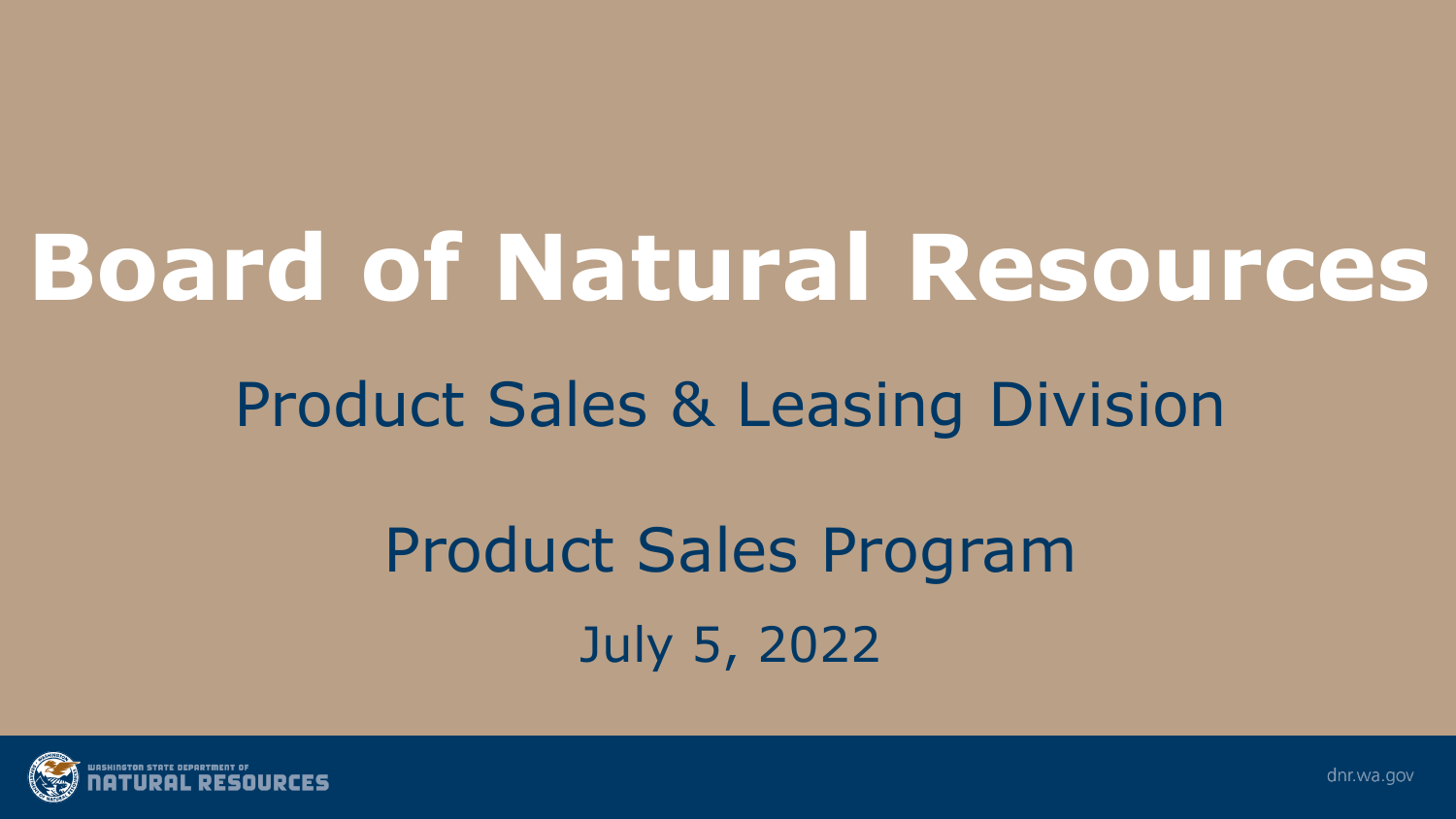# **Agenda**

 June 2022 Results Fiscal Year 2022 Recap Fiscal Year 2023 Plan Current Proposed Sales (Action Item)

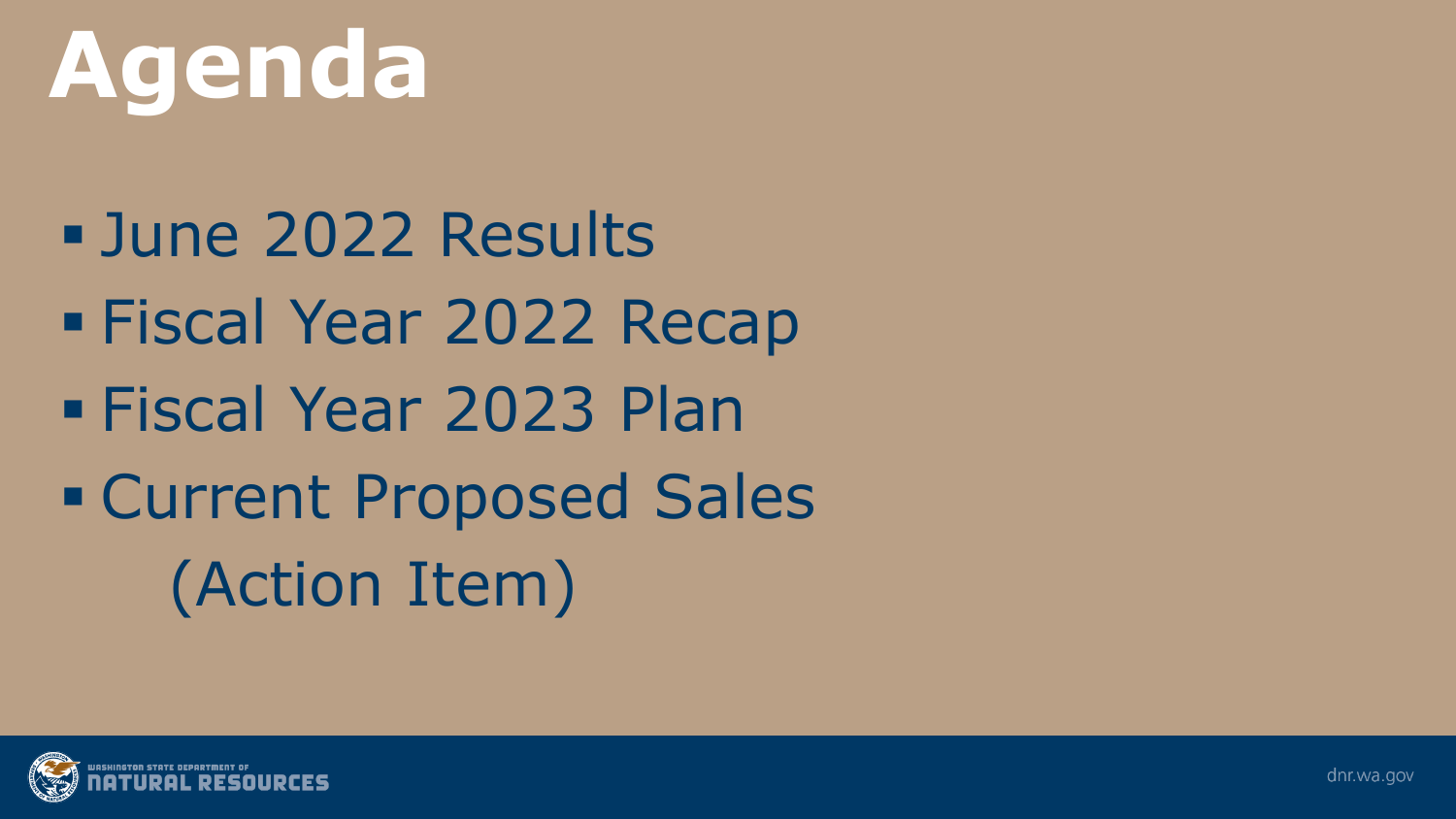## **June 2022 Results**

### **SALES OFFERED**

**-13 sales** 58.5 mmbf \$18.3 million \$314/mbf

#### **SALES SOLD**

**-12 sales** 53.5 mmbf **-\$19.9 million** \$370/mbf Avg Bids:1.6

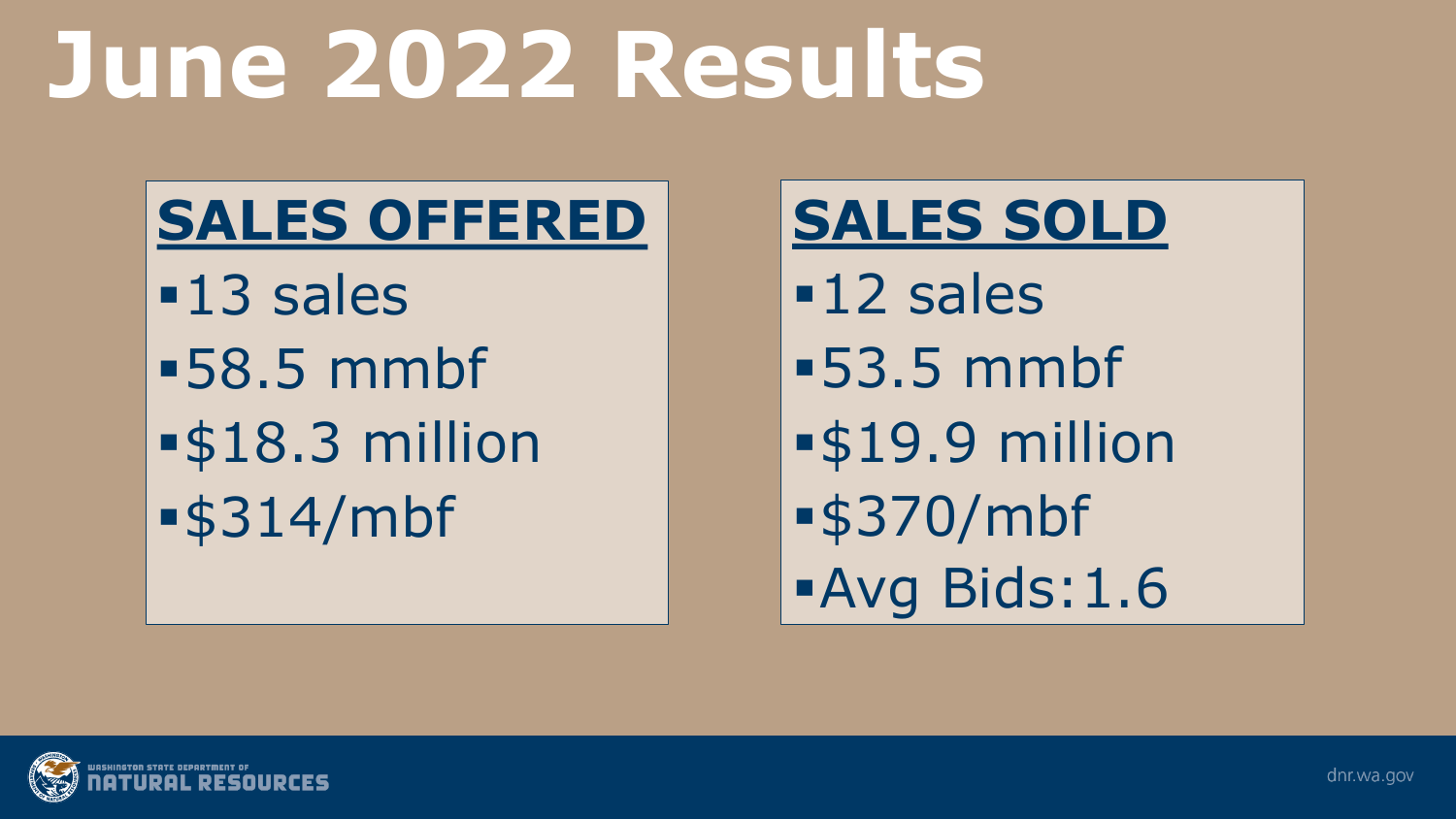### **FY 2022 Volume Update**



*Planned Volumes based on 6-16-2020 internal tracking Sold volumes include FY2021 reoffer volume* 

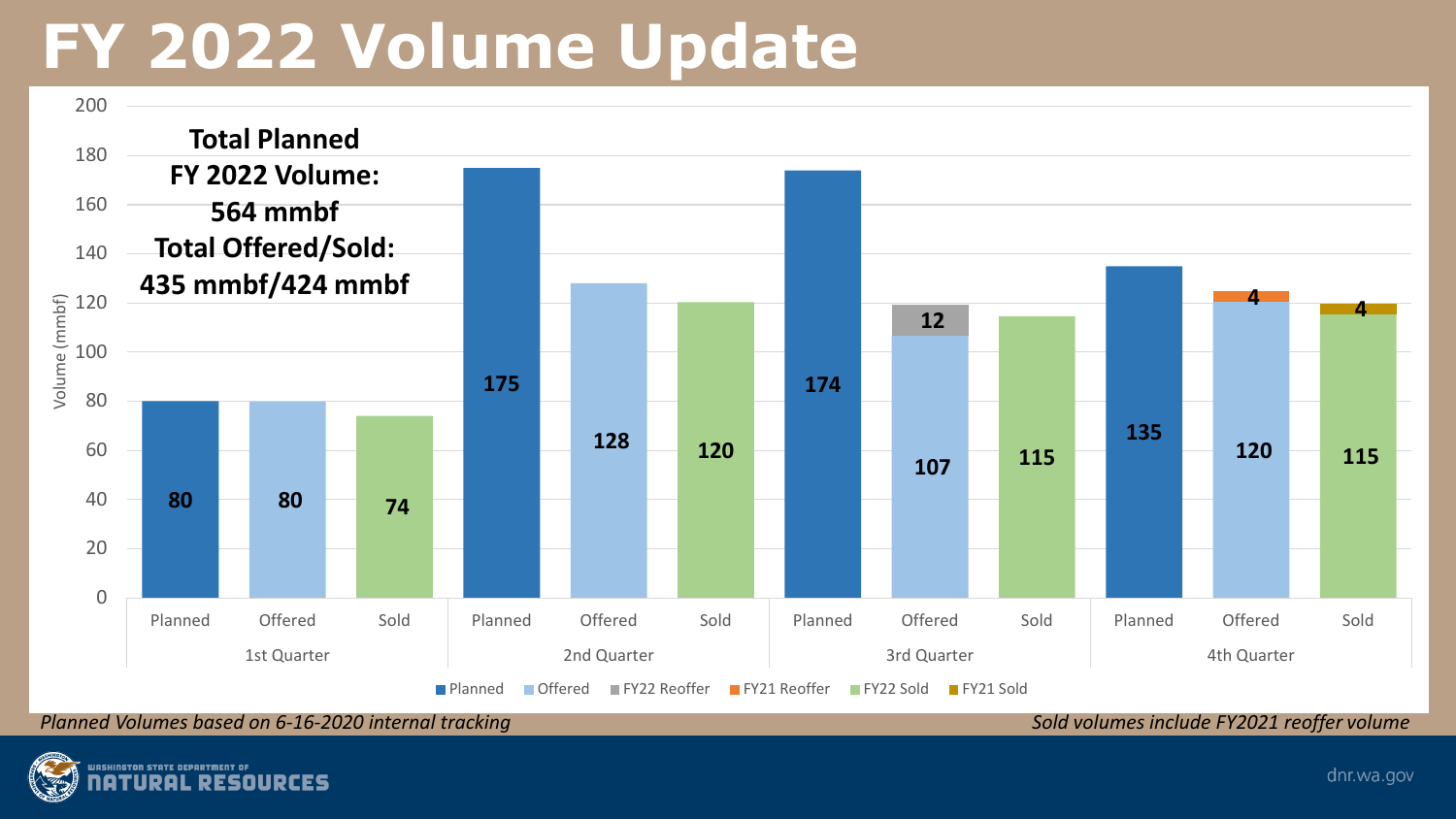### **Fiscal Year 2022**



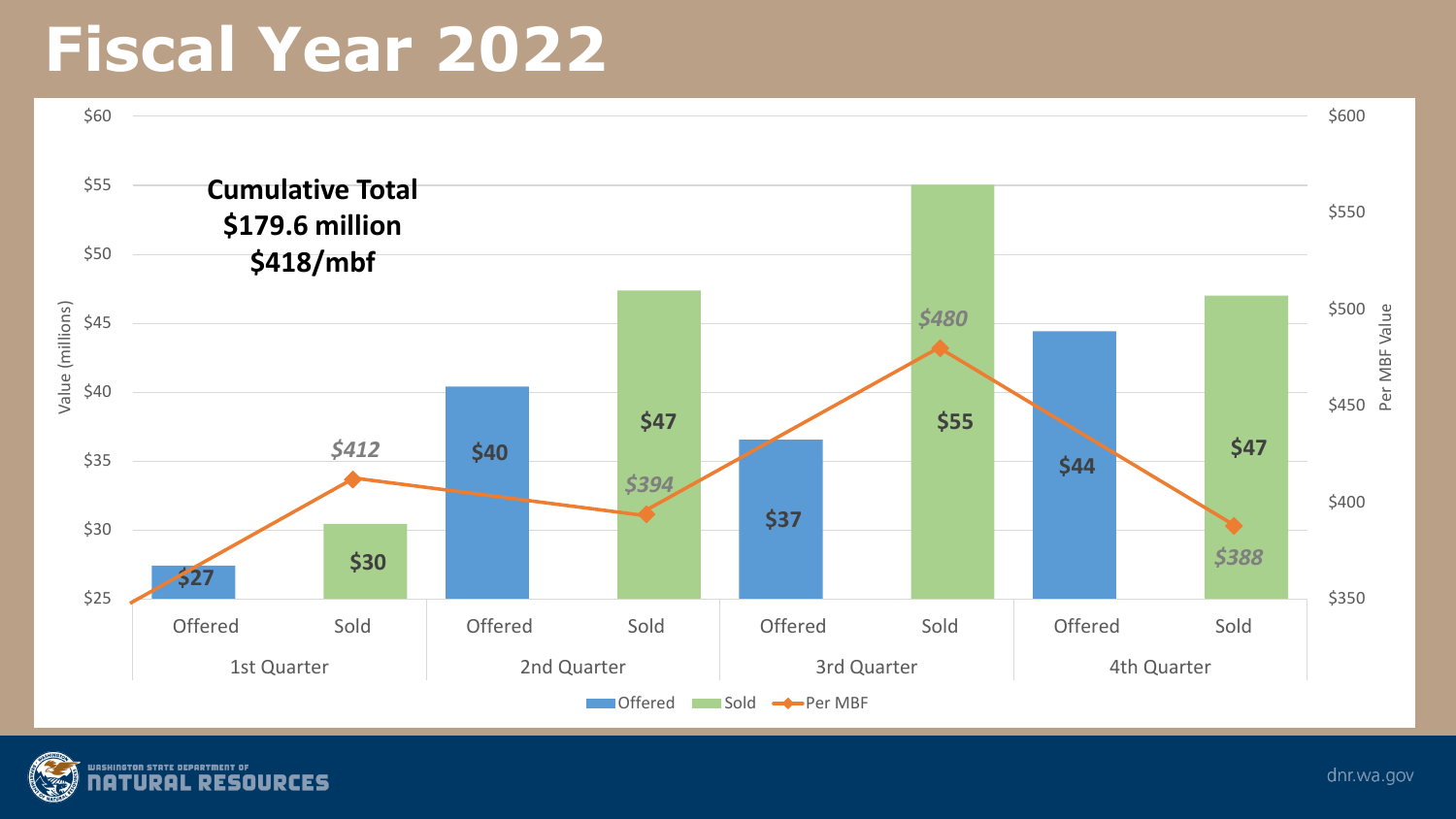### **Looking ahead to FY 2023**



*Planned Volumes based on 6-18-2021 internal tracking*

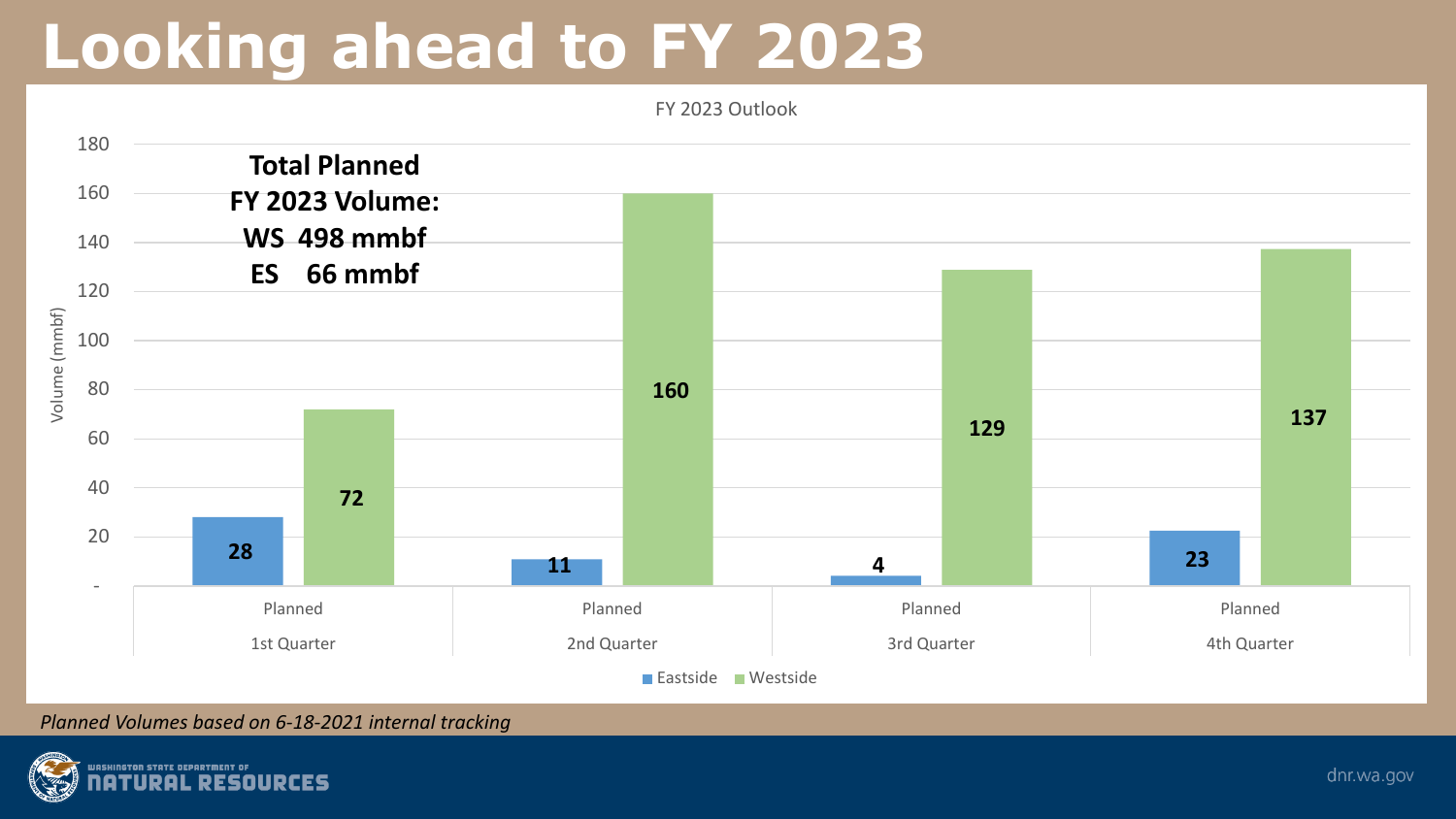# **Current Proposed Sales**

### **Total Proposal**

- **13 sales**
- 52.6 mmbf
- $-$ \$15.4 million\*
- \$292/mbf\*

\*Delivered values

Recommend all sales be approved for auction